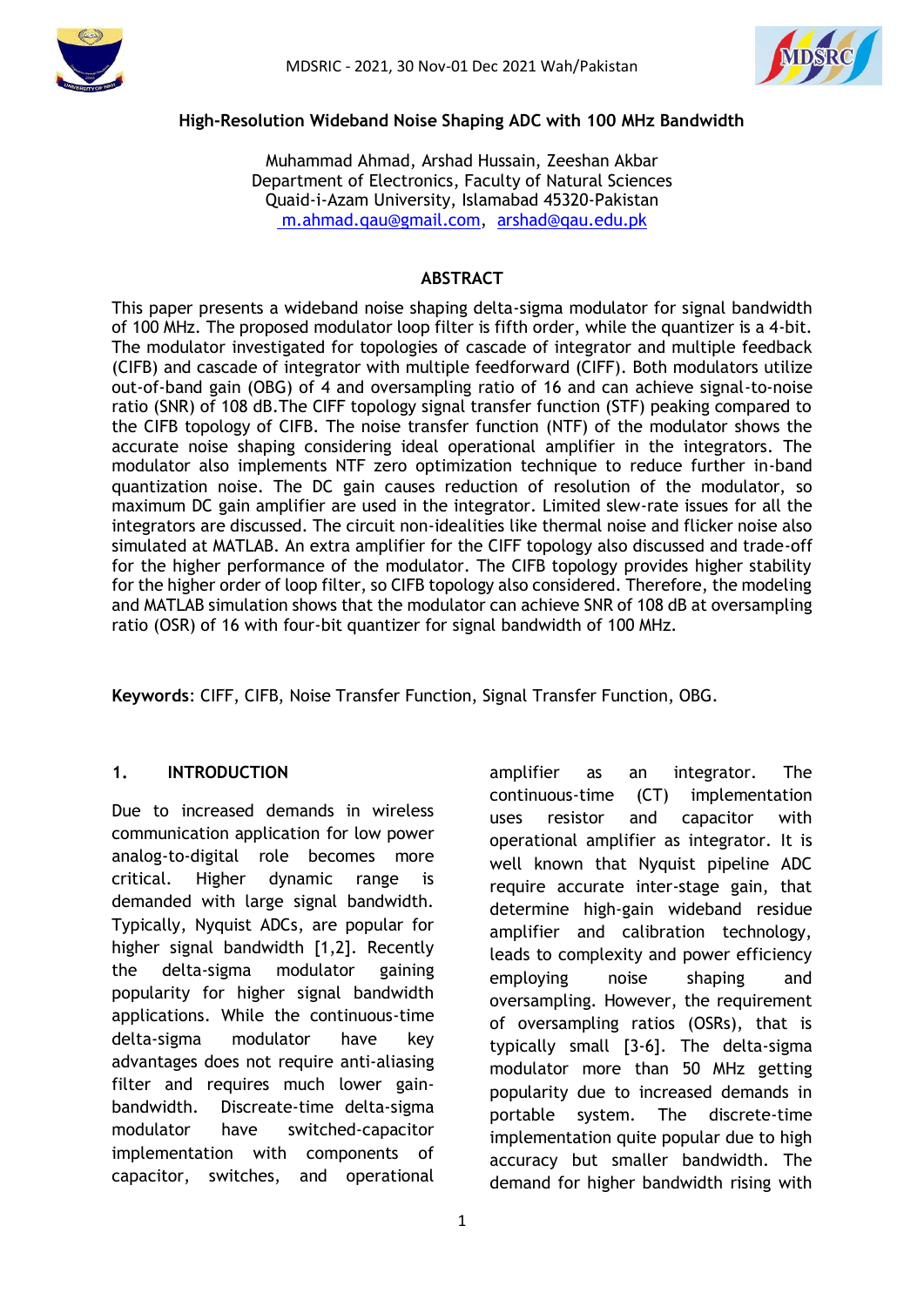



increased resolution. The challenges due to smaller OSRs due to the reason of process limited clock rate. To reach sufficient higher dynamic range, higher order noise shaping needs to be implemented by increasing the noise transfer function order, that is conventionally performed by loop filter cascade and generally equal or greater than three or more required. At the same time increased order of the loop filter causes stability issues [7]. A wideband continuous-time third order with 4-bit quantizer delta-sigma modulator designed for signal band of 100MHz can achieve dynamic range of 80-dB in 40 nm CMOS Technology at supply voltage of 1.2 V with power consumption of 69.7 mW. The modulator uses three-stage feedforward amplifier with miller compensation. The first integrator has unity gain bandwidth of 3.6 GHz and phase margin of 57 degree including all loading effect with power consumption of 10.5mW from power supply of 1.2V. The second and third integrator adopts the similar structure of the amplifier with scaled bias currents, that results in achieving unity gain bandwidth of 4.7 GHz and 3.3 GHz respectively. The phase margin for second and third integrator is 58 degree and 57 degrees and consuming power of 4.3mW and 17.3mW respectively. The power breakdown shows that loop filter consumes more than 46 % of the powers with total modulator power of 69. 7mW. While the 4-bit quantizer implemented as 4-bit flash ADC with each cell uses preamplifier due to smaller signal swing in front of quantizer. The digital-to-analog converter (DAC) is implemented using current steering unit element. Finally, the modulator can achieve signa-to-noiseplus-distortion ratio (SNDR) of 76dB and DR of 84 dB for signal bandwidth of 100 MHz for 40 nm CMOS Technology [8]. A CT modulator with third order loopfilter with preliminary sampling and quantization scheme in backend sub-ranging multi-bit quantizer can achieve SNDR of 72 dB for signal bandwidth of 100 MHz. The cascade of integrator with multiple feedforward topology used to take advantage of single DAC. While segmented non-return to zero (NRZ) DAC used for the feedback. The excess loop delay [ELD] compensation implemented around the second integrator. The modulator total power consumption is 16.3mW, while the loop filter integrators consumes 9.4mW, DAC consumes 3.5mW, quantizer 1.4mW and CLK and digital consumes 2mW respectively in 28 nm CMOS Technology sampling at 2GS/s. The modulator can achieve SNDR of 72.6dB, SNR 73.2 dB and dynamic range of 76.3 dB respectively for signal bandwidth of 100MHz in 28nm CMOS Technology [9]. Another high bandwidth CT delta-sigma modulator with signal bandwidth of 125MHz proposed based on VCO based integrators. The modulator uses VCO based quantizer and segmented phase-domain ELD compensation. The loopfilter is active RC integrator based, while modulator topology is cascaded of integrator with multiple feedforward (CIFF). The first integrator operational amplifier unity gain frequency is four times to sampling frequency. The second integrator operational amplifier unity gain frequency is three times to the modulator sampling frequency. While the third RC integrator operational amplifier unity gain frequency will be three times to sampling frequency. Finally, the third order modulator with VCO based quantizer can achieve SNDR of 71.9 dB and dynamic range of 74.8dB for signal band of 125MHz with power consumption of 54mW sampling frequency of 2.15GHz with OSR of 8.6 in 16nm CMOS Technology [10]. A CT Multi-stage Noise Shaping (MASH) modulator designed for signal band of 465MHz in 28 nm CMOS Technology. A 1-2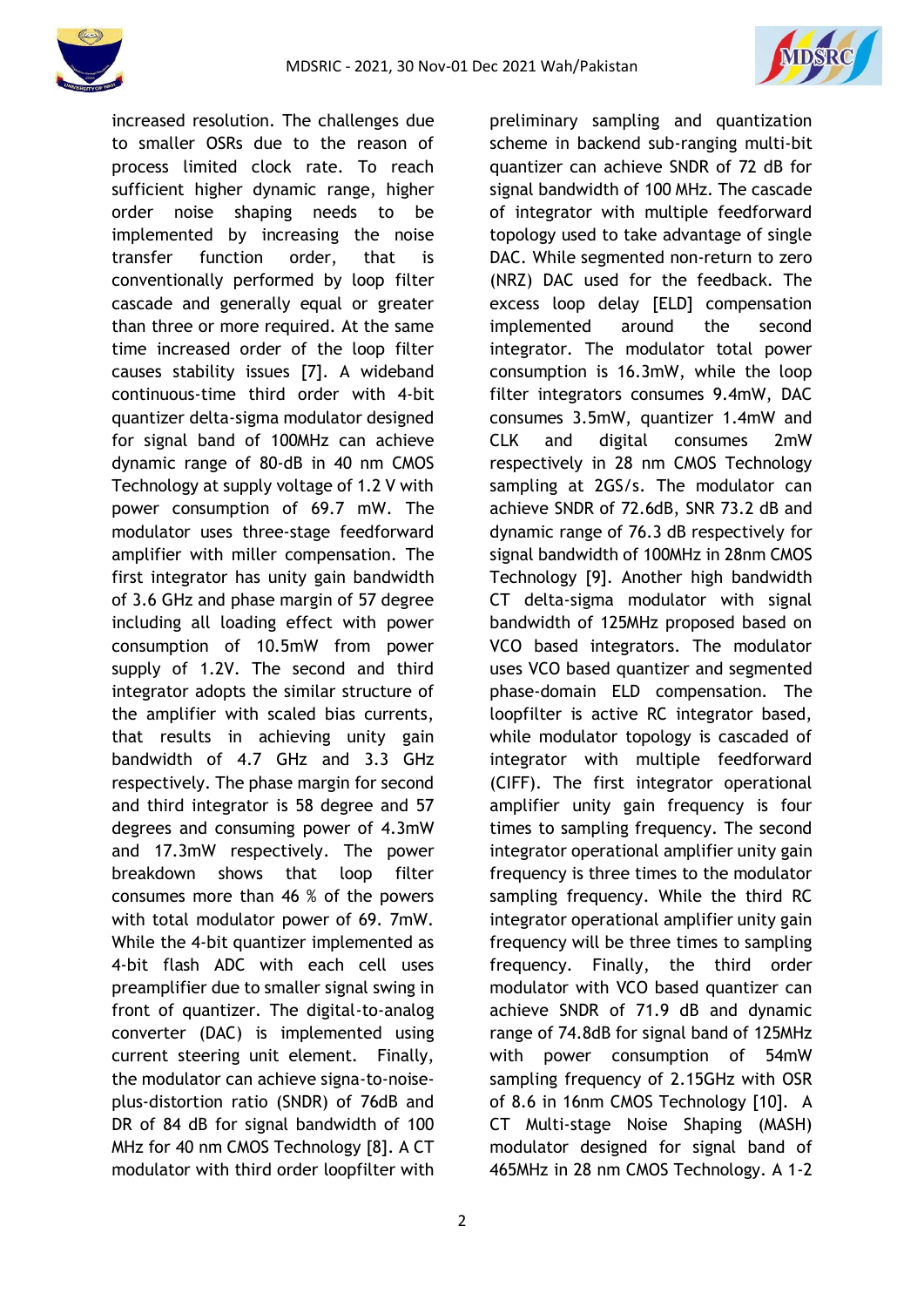



MASH topology is adopted to achieve aggressive noise shaping with higher stability at much lower OSR of 8.6. The first stage is a first order modulator to reduce the power amplifier for given thermal noise requirement. The first stage consists of an active RC integrator, quantizer with 17-level and current steering DAC and capacitive DAC. The second stage consists of an active-RC resonator, flash ADC of 17-levels, current steering DAC and capacitive DAC used to provide fast direct feedback. The second stage uses feedback topology to minimize STF peaking and the input full-scalr second stage is scaled down to provide an interstage gain of six to minimize the overall quantization noise floor while preventing the residue of the first stage from saturating the second stage [11].

This paper proposed a wideband noise shaping delta-sigma modulator for signal bandwidth of 100 MHz. The proposed modulator loop filter is fifth order, while the quantizer is a 4-bit. The modulator investigated for topologies of cascade of integrator and multiple feedback (CIFB) and cascade of integrator with multiple feedforward (CIFF). Both modulators utilize out-of-band gain (OBG) of 4 and oversampling ratio of 16 and can achieve signal-to-noise ratio (SNR) of 108 dB. The CIFF topology signal transfer function (STF) peaking compared to the CIFB topology of CIFB. The noise transfer function (NTF) of the modulator shows the accurate noise shaping considering ideal operational amplifier in the integrators. The modulator also implements NTF zero optimization technique to reduce further in-band quantization noise. The DC gain causes reduction of resolution of the modulator, so maximum DC gain amplifier are used in the integrator. The CIFB topology provides higher stability for the higher order of loop filter, so CIFB

topology also considered. Therefore, the modeling and MATLAB simulation shows that the modulator can achieve SNR of 108 dB at oversampling ratio (OSR) of 16 with four-bit quantizer for signal bandwidth of 100 MHz.

After the introduction, the second section discuss the design of the modulator design with CIFB and CIFF structure, while the third section describes the modulator nonidealities of the modulator and explain the operational amplifier for integrator for the fifth-order 4-bit quantizer for CT design implementation. Finally, the section four concludes the paper.

## **2. MODULATOR DESIGN**

A fifth-order multi-bit modulator modeled using Delta-Sigma Toolbox [12]. The cascade of integrator with multiple feedback (CIFB) as well as cascade of integrators with multiple feedforward (CIFF) evaluated with out-of-band-gain (OBG) of 4 with an oversampling ratio of 16 without NTF zero optimization technique. The CIFB topology can achieve SNR of 94 dB while the CIFF topology can achieve SNR of 92 dB. The NTF zero optimization causes more in-band quantization noise shaped to out-of-band and results in improved performance. With NTF zero optimization technique both modulator topologies can achieve SNR of 108 dB with similar OSR of 16 and OBG of 4. The CIFB modulator coefficient obtained from the toolbox shown in Table-I. This coefficient represents the ratio of capacitors at the switched-capacitor implementation, for the discrete-time implementation of the modulator. While for the CT implementation these coefficient needs to be converted into the CT equivalent coefficient [13]. Then these converted coefficients will be used to choose the resistor and capacitor ratio considering the sampling frequency.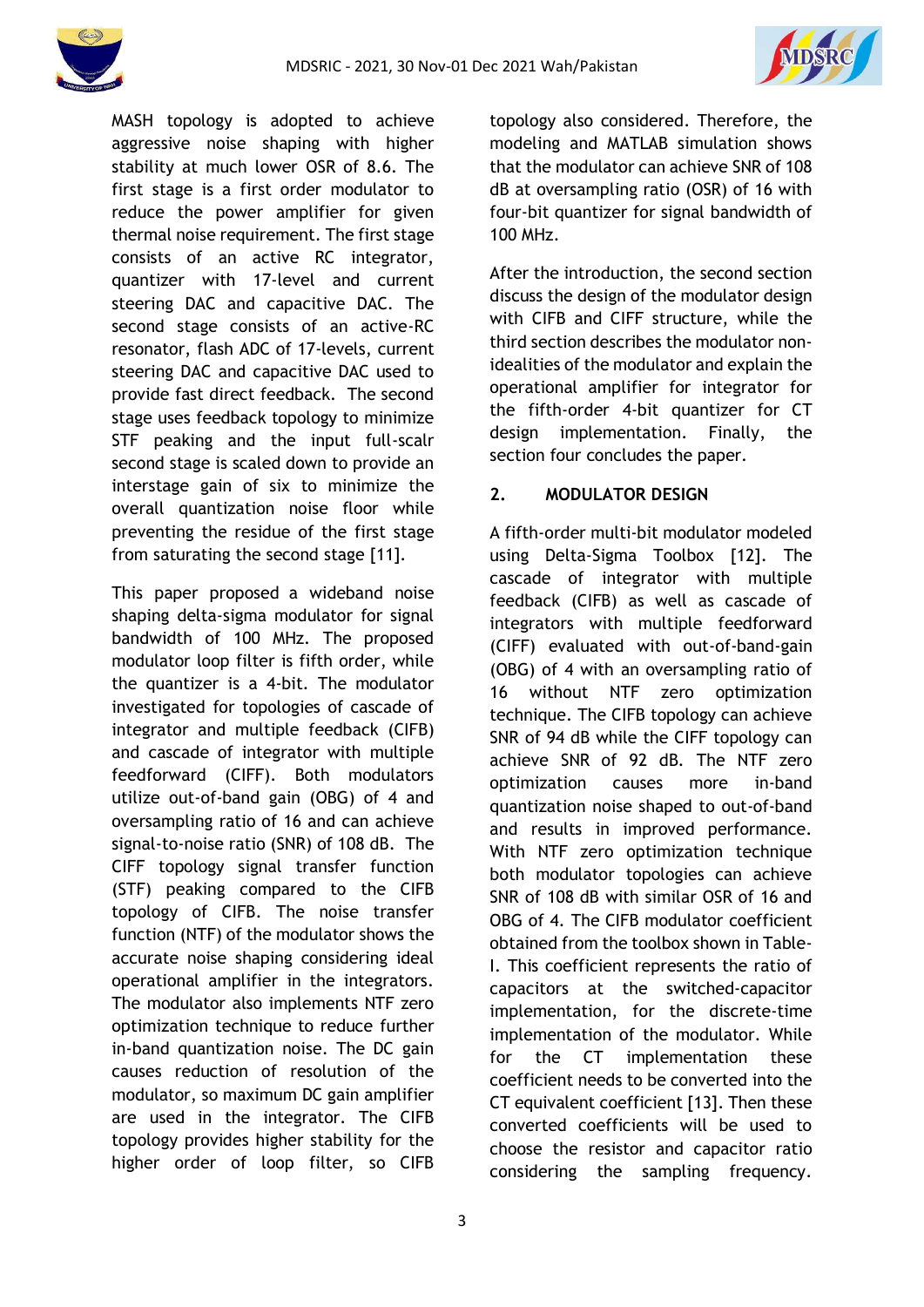



Those coefficients which are not mentioned, have value zero. The Table II shows the coefficients of the case of CIFF topology. The signal-transfer function (STF) and noise transfer function (NTF) of the modulator is shown in Figure 1. While the Figure 2 shows the output power spectral density (PSD) plot. The fifithorder noise shaping is shown in the Figure 2, while the NTF zero optimization is shown very close to signal bandwidth. The PSD plot shows that CIFB topology of the modulator can achieve SNR of 108 dB with an OSR of 16. The output states of the integrator are shown in the Figure 3. Due to the CIFB topology the swing inside the loop filter is large and requires large DC gain amplifier for the integrators. All operational amplifier inside the loop filter is ideal have infinite gain to suppress the

|  |  |  |  | Table I: CIFB Topology Cofficients |
|--|--|--|--|------------------------------------|
|--|--|--|--|------------------------------------|

| <b>Parameters</b> | Values |  |
|-------------------|--------|--|
| a1                | 0.11   |  |
| a2                | 0.70   |  |
| a3                | 2      |  |
| a <sub>4</sub>    | 3.1    |  |
| a <sub>5</sub>    | 2.6    |  |
| g1                | 0.01   |  |
| <u>g2</u>         | 0.03   |  |
|                   | 0.11   |  |

**Table II: CIFF Topology Coefficients**

| <b>Parameters</b> | Values |
|-------------------|--------|
| a <sub>1</sub>    | 2.66   |
| $\overline{a2}$   | 3.14   |
| $\overline{a}$    | 1.98   |
| a <sub>4</sub>    | 0.64   |
| $a\overline{5}$   | 0.04   |
| $\overline{b1}$   | 1      |
| g1                | 0.01   |
| $rac{g}{c}$       | 0.03   |
|                   | 1      |
| $\overline{c2}$   | 1      |
| $\overline{c}3$   | 1      |
| $rac{6}{c}$       |        |
| $\overline{c}$ 5  |        |

quantization noise in the signal band of the modulator. The Figure 4 shows the OBG value set to 4 for the case of NTF,



**Figure 1: STF and NTF plot (CIFB)**



**Figure 2: Output PSD plot (CIFB)**



**Figure 3: Output states of the integrators**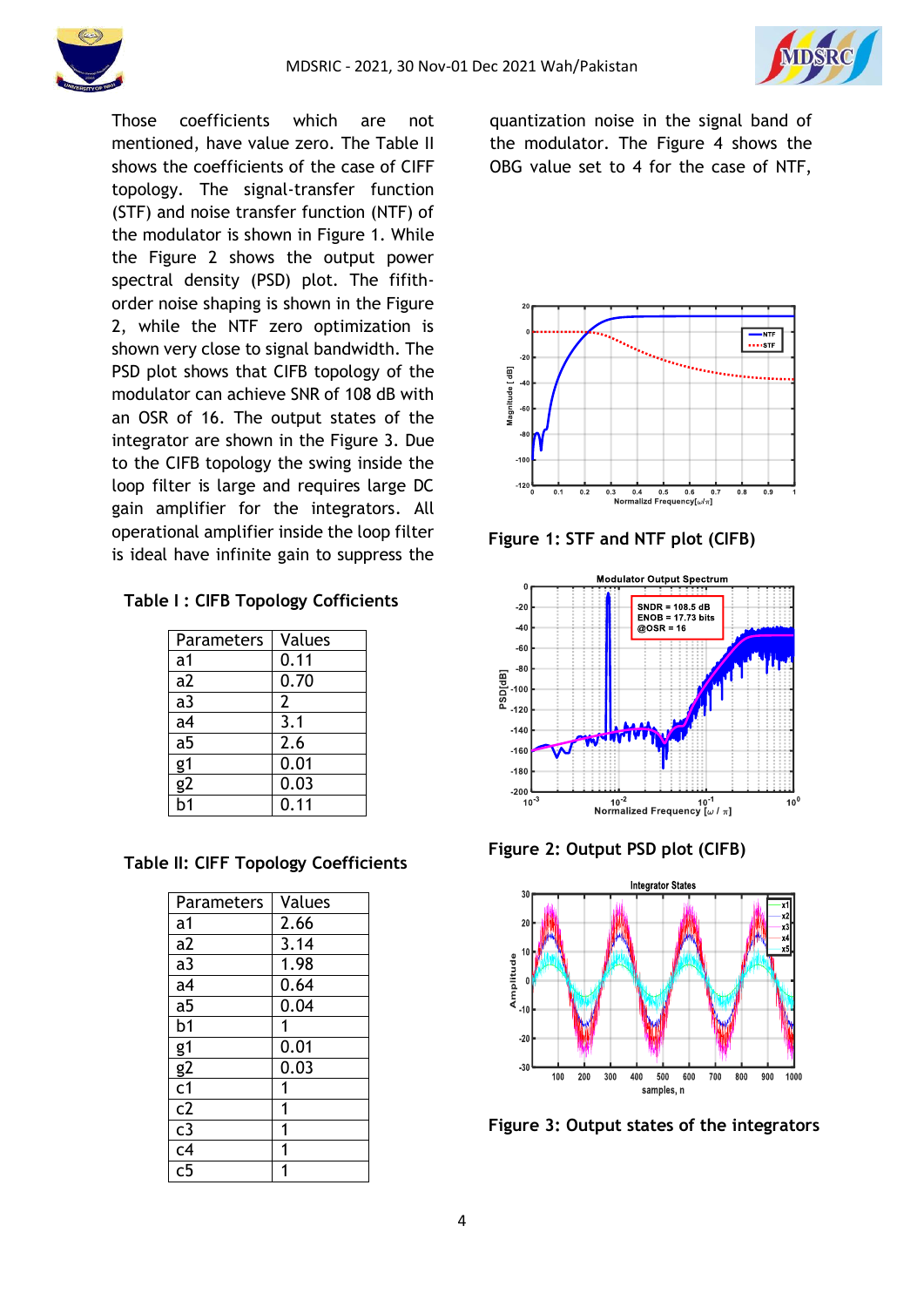





**Figure 4: STF and NTF plot (CIFB)**

while the STF have unity gain values according to the simulation environment.

## **3. NON-IDEALITIES SIMULATION**

To realize the practical implementation of the modulator, non-idealities need to be simulated so that circuit designed can get an estimate of the performance. The simulation environment SDToolbox [14] which simulates the circuit non-idealities are used. This section will discuss about the circuit non-idealities like thermal noise or kT/C, flicker noise, finite operational amplifier gain, finite slewrate, finite gain-bandwidth (GBW).

### **NOT DONE**

### **4. CONCLUSION**

A fifth-order multi-bit modulator investigated for topologies of cascade of integrator and multiple feedback (CIFB) and cascade of integrator with multiple feedforward (CIFF). Both modulators utilize out-of-band gain (OBG) of 4 and oversampling ratio of 16 and can achieve signal-to-noise ratio (SNR) of 108 dB. The CIFF topology signal transfer function (STF) peaking compared to the CIFB topology of CIFB. The noise transfer function (NTF) of the modulator shows the

accurate noise shaping considering ideal operational amplifier in the integrators. The modulator also implements NTF zero optimization technique to reduce further in-band quantization noise. The DC gain causes reduction of resolution of the modulator, so maximum DC gain amplifier are used in the integrator. Limited slewrate issues for all the integrators are discussed. The circuit non-idealities like thermal noise and flicker noise also simulated at MATLAB. An extra amplifier for the CIFF topology also discussed and trade-off for the higher performance of the modulator. The CIFB topology provides higher stability for the higher order of loop filter, so CIFB topology also considered. Therefore, the modeling and MATLAB simulation shows that the modulator can achieve SNR of 108 dB at oversampling ratio (OSR) of 16 with fourbit quantizer for signal bandwidth of 100 MHz

# **5. ACKNOWLEDGMENT**

This research work was supported by System-on-Chip Design Laboratory (SoC), Department of Electronics, Faculty of Natural Sciences, Quaid-i-Azam University, Islamabad, Pakistan.

## **6. REFERENCES**

- [1] **A. AMA, et al, 2014,** A 14-bit 1GS/S RF sampling pipelined ADC with background calibration, IEEE Journal of Solid-State Circuits, 49(12), pp.2857-2867.
- [2] **A. AMA, et al, 2006,** A 14-bit 125 Ms/s IF/RF sampling pipelined ADC with 100 dB SFDR and 50 fs jitter, IEEE Journal of Solid-State Circuits, 41(8), pp. 1846-1855.
- [3] **Bolatkale M, et al,2011,** A 4 GHz continuous-time delta-sigma ADC with 70-dB DR and -74 dBFS THD in 125 MHz BW, IEEE Journal of Solid-